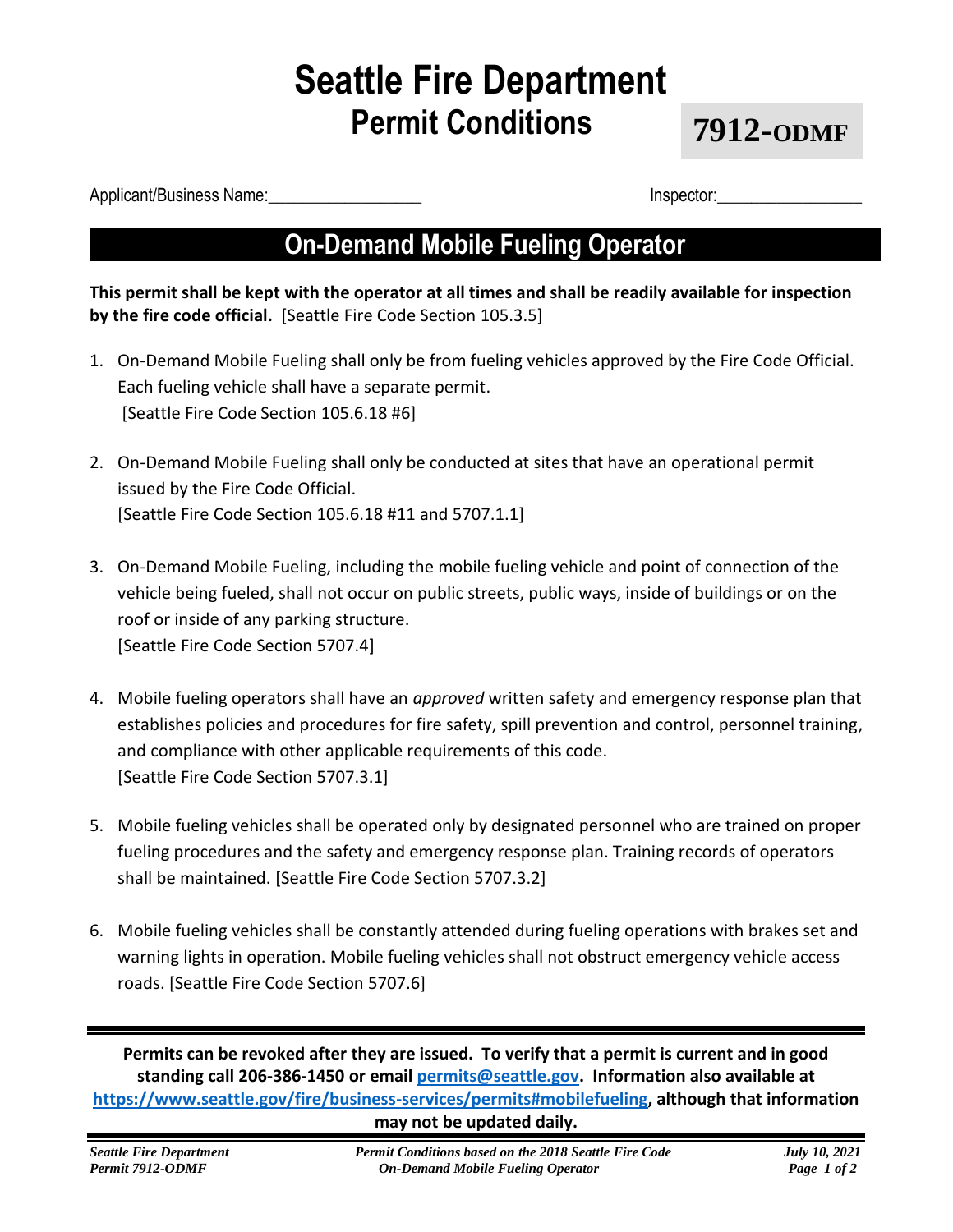# **Seattle Fire Department Permit Conditions**

**7912-ODMF**

Applicant/Business Name: etc. and the set of the set of the set of the set of the set of the set of the set of the set of the set of the set of the set of the set of the set of the set of the set of the set of the set of t

### **On-Demand Mobile Fueling Operator**

- 7. Mobile fueling vehicles shall be positioned in a manner to preclude traffic from driving over the dispensing hose. The dispensing hose shall be properly placed on an approved reel or in an approved compartment prior to moving the mobile fueling vehicle. [Seattle Fire Code Section 5707.6.1]
- 8. Operators shall place a drip pan or an absorbent pillow under the nozzle and each fuel fill opening prior to and during dispensing operations to catch drips. [Seattle Fire Code Section 5707.6.2]
- 9. Safety cones or other visual barriers shall be employed as warning devices to highlight the vehicle fueling area. Signs prohibiting smoking or open flames within 25 feet shall be prominently posted in the vehicle fueling area. [Seattle Fire Code Section 5707.6.3]
- 10. The mobile fueling vehicle flasher lights shall be in operation while dispensing operations are in progress. [Seattle Fire Code Section 5707.6.4]
- 11. The operator shall position the mobile fueling vehicle in a manner to preclude traffic from driving over the dispensing hose. The dispensing hose shall be properly placed on an approved reel or in an approved compartment prior to moving the mobile fueling vehicle. [Seattle Fire Code Section 5707.6.1]
- 12. Safety cans and approved metal containers shall be secured to the mobile fueling vehicle except when in use. [Seattle Fire Code Section 5707.2.2(3)]
- 13. Fueling a motor vehicle from tanks or containers mounted in a trailer connected to a mobile fueling vehicle is prohibited. [Seattle Fire Code Section 5707.2.2 (4)]

**Permits can be revoked after they are issued. To verify that a permit is current and in good standing call 206-386-1450 or email [permits@seattle.gov.](mailto:permits@seattle.gov) Information also available at [https://www.seattle.gov/fire/business-services/permits#mobilefueling,](https://www.seattle.gov/fire/business-services/permits#mobilefueling) although that information may not be updated daily.**